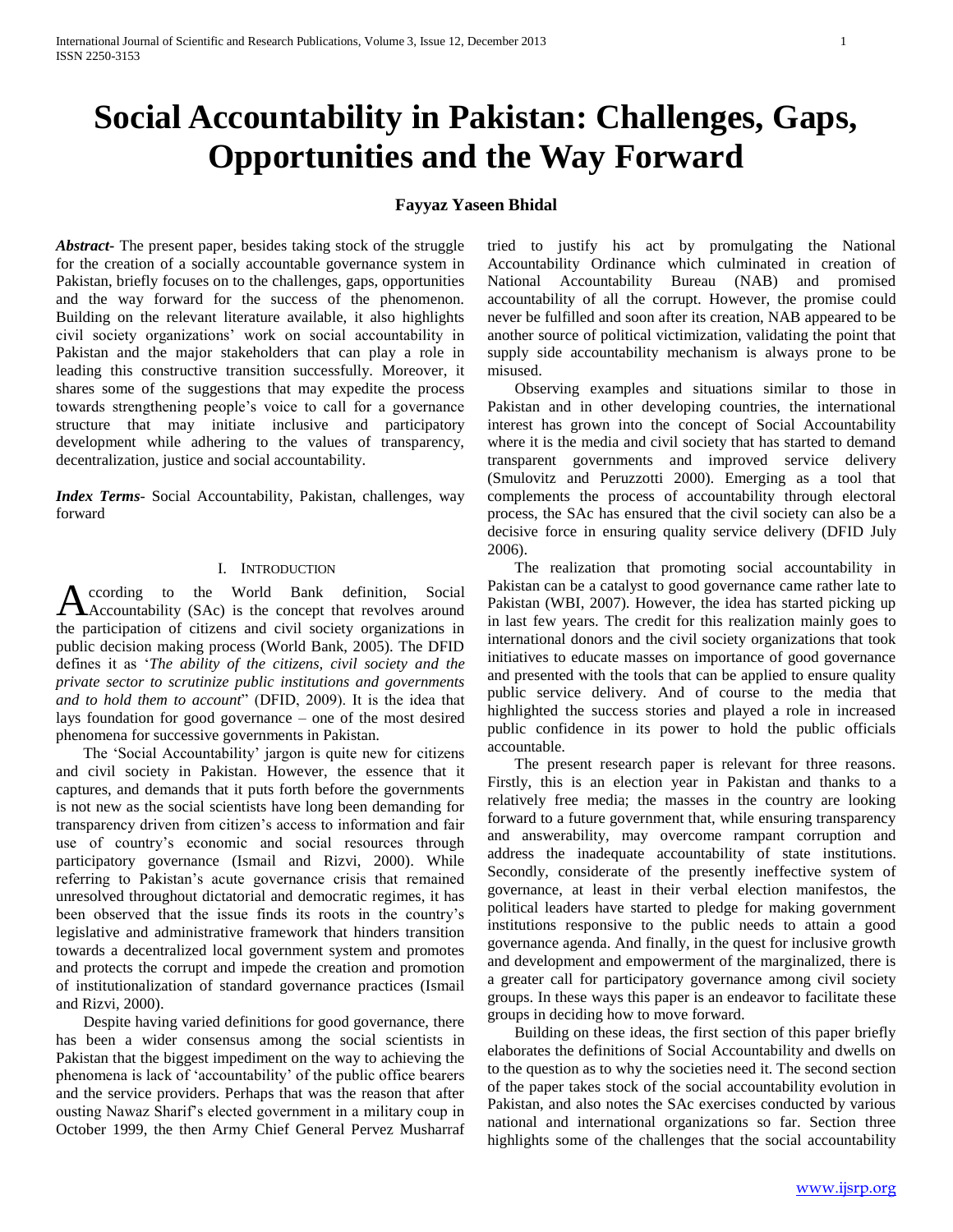initiatives face in Pakistan. Section four dwells onto the gaps or hindrances that have impeded or lessened the impact of social accountability initiatives in the country. Section five elaborates the renewed urgencies for promotion of Social Accountability in Pakistan, while section six dwells onto some of the opportunities or factors upon which the SAc initiatives in the country bank on. Finally, the seventh and last section of the paper presents with some of the suggestions for donors, CSOs and the government to deepen the SAc related developments in Pakistan.

### II. THE SOCIAL ACCOUNTABILITY EVOLUTION IN PAKISTAN

 Although social scientists in Pakistani have been stressing for public participation in decision making process for long, but it was only in 1995 when evidence based monitoring with the help of communities was initiated first by the civil society organizations (WBI 2007). Two years' down the line, following the Asian Slump in 1997, these were the economists who demanded for good governance through public participation and monitoring for efficient utilization of public resources (Coventry and Hussein, 2010). However, the major step in this regard was taken by the then government in 2000 when it formed the National Reconstruction Bureau which led to the initiatives of launching local governments. Under this new local government system the authority and decision making capacity were delegated to the lowest tier of governments and the respective communities (WBI, 2007). These reforms, according to Sirker and Cosic (2007) were made to improve people's access to service delivery. In order to make this system quick and effective, the government also set up the National Reconstruction Information Management (NRIM) System.

 This new NRIM system, however, had some inherited defaults. It lacked the scope to capture responses from all the citizens as the formal system had record of information only about those who had access to the public services and missed the ones who were the most marginalized and vulnerable and were not benefitting from the public services (WBI, 2007). Faced with this situation, the UNDP, with the help of other international donors, designed and implemented Social Audits at district levels. This was the first time when one of the SAc tools was implemented in Pakistan.

 Back in 1999, the Canadian International Development Agency (CIDA) implemented a project named 'Communication for Effective Social Service Delivery (CESSD)<sup>1</sup> in Pakistan'. The first phase of the project, implemented across North West Frontier Province (presently known as Khyber Pakhtunkhwa), was initiated with the help of provincial and local governments. Until 2007, the project team worked with five district governments along with some selected sub-district and village level public officials and NGOs. The goal of the project was to deliver decentralized social services through enhanced community participation. The most visible success in promoting citizens' participation for quality public service delivery was marked by CESSD through establishment of Community Citizens Boards  $(CCBs)^2$ . The members of these boards were

 The government's initiatives to promote social accountability in Pakistan have essentially not been rooted in community's demands. Rather, they have been mainly driven by the need and wish to please the international financial institution and donors – mainly IMF and the World Bank. On the basis of data taken from a WB funded project on Health in Sindh during 1990 to 1999, researchers (like Israr, et al., 2006) argue that good governance, characterized by transparency, accountability and citizen's participation play critical role in sustaining the donor funded projects<sup> $4$ </sup>. Perhaps that was the reason that one after the other, the successive governments have been implementing donor funded projects while adhering to certain accountability measures.

 As for promotion of accountability to achieve good governance is concerned, the researchers and social scientists find it greatly contingent upon 'external accountability' or 'vertical accountability' rather than the 'internal' or 'horizontal accountability' (Ahmed, R, 2008). However, what governments in Pakistan have been trying to promote is more of a reflection of the former than the latter. This approach led towards creating a greater room for civil society intervention. Mainly supported by external donors, lately, the CSOs have taken initiatives to influence government priorities for spending on and reforming the public service delivery.

 Initiated by large donors including the World Bank, the Asian Development Bank, and the United Nations, the implementation of social accountability tools in Pakistan has also attracted donors including the Asia Foundation, DFID, USAID, Affiliated Network for Social Accountability (ANSA) and the International Budget Project. The organizations that have led the process locally, include, among others, Sustainable Development Policy Institute (SDPI), Community Information and Empowerment Technologies (CIET), Devolution Trust for Community Empowerment (DTCE), Mahbub-ul Haq Human Development Centre, Social Policy Development Centre, Heart file, Governance Institutes' Network International, Pakistan Institute of Development Economics, Omar Asghar Khan Foundation (OAKF), Centre for Peace and Development Initiatives (CPDI), Shehri Organization, Hisaar Foundation, CESSD, the Consumer Network, Transparency International and the ActionAid. The social accountability tools that have been implemented by these organizations include, among others,

 $\overline{a}$ 

 $\overline{a}$ 1

provided with formal training for enhanced capacity to directly receive development funds and to utilize those funds for grassroots community development project. The experience shared by the Social Audits and the CESSD greatly helped in sensitizing the government officials in realizing the effectiveness of citizens' engagement for effective service delivery<sup>3</sup>. However, after 2008, the local governance system was gradually rolled back and SAc practices that had started taking roots in the society, suffered a major blow. After this, although there have been isolated initiatives on government's part where promotion of social accountability has been stressed, but they could not be scaled up.

<sup>&</sup>lt;sup>3</sup> CIET Pakistan and National Reconstruction Bureau 2003, 2005

<sup>&</sup>lt;sup>4</sup> C:\Users\acer\Desktop\SAc Paper reading\Challenges to SAC\abstract.htm

<http://www.cowater.com/readProject.cfm?ID=44>

<sup>2</sup> <http://www.cowater.com/readProject.cfm?ID=44>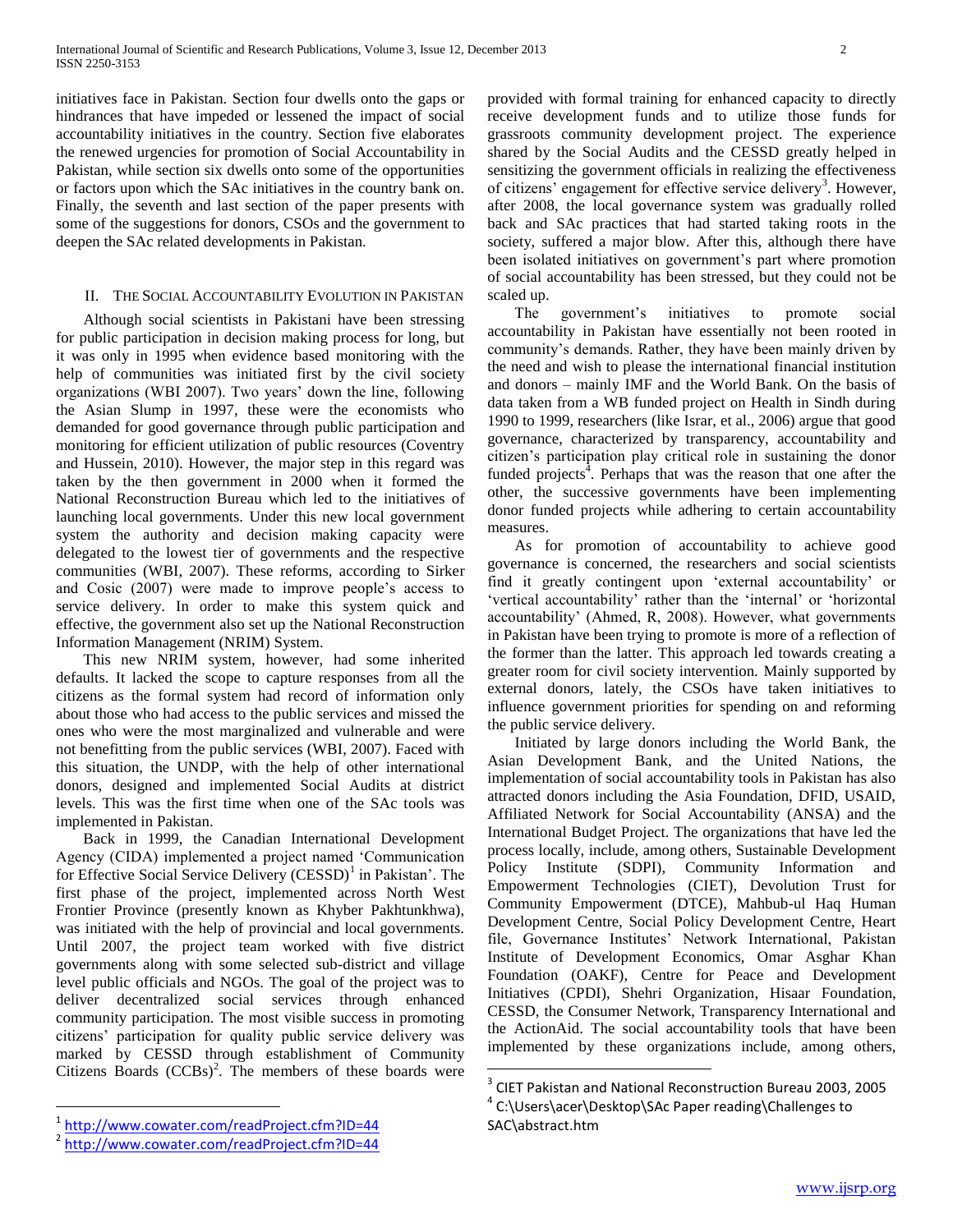Participatory Budgeting, Public Expenditure Tracking Surveys, Monitoring of Public service delivery, Citizen Report Cards, Community Score Cards, Investigative Journalism, public commissions and citizen advisory boards.

# III. CHALLENGES TO PROMOTE SOCIAL ACCOUNTABILITY IN PAKISTAN

 The challenges to promote Social Accountability in Pakistan are pretty much similar to those faced by other South Asian countries that have struggled to attain good governance through civic engagement. In identifying and highlighting the below mentioned challenges, besides the secondary literature, experience of primary research conducted by the SDPI (implementation of Citizen Report Card in Education sector of Pakistan) has also been utilized. The most prominent of these challenges are discussed in following sections:

#### i) *Government/ State's resistance to reform:*

 Amid the entrenched governance system, that, at the hands of patronizing politics, has gone extremely inefficient, there is severe resistance on part of government and the state to reform<sup>5</sup>. For instance, after the promulgation of Right to Information Act through a Presidential Ordinance, the Centre for Peace and Development Initiatives (CPDI), an Islamabad based NGO, tried to access some information held with ministry of Law. However, time and again, its requests were turned down by the respective officials on the basis that the requested information will only open up a Pandora Box, which might lead to political unrest in the country. Access to the said information could only be made possible after the organization invoked the Ombudsman.

 Similarly, when SDPI tried to implement Citizen Report Card in two of the slums in Islamabad to assess the quality of education being provided to the students in public schools of the subjected area, the respective education department tried to hinder the process by initially not allowing the school teachers to cooperate with the organization's research teams. It has been observed that the resistance on part of government agencies is mainly due to the inherent deficiencies – the concerned authorities do not want to be exposed.

#### *ii) A difficult, confusing accountability landscape:*

 At the moment, for social accountability initiatives' success, it is essential for them to be politically astute<sup>6</sup>, i.e. the implementers must "test the applicability of these initiatives against complexity of prevailing conditions". "The task of promoting and achieving social accountability has to be located within the context of political action that would include civil society's role, but not limited to it."<sup>7</sup> Researchers (Coventry and Hussein, 2010) argue that "good understanding of the political economy of the sector, to align accountability interventions with the other governance developments rather than stand-alone

 $\overline{a}$ 

initiatives that are pro-poor and avoid elite capture" can be of greater help in promulgation of the SAc initiatives.

# *iii) Disruption by powerful vested interests:*

 The powerful interests that have become major stakeholders of government or public officials' corruption and wrong doings can go to any extent to hinder application of social accountability tools. In fact not only implementation of the SAc tools, they usually hinder all sort of interaction of the development organizations with their communities. In rural areas of Gujranwala and Gujrat, it happened several times when the civil society organizations were threatened to leave the areas while communities were threatened to not to welcome and cooperate with the NGO officials. Same hostile behavior have been reported by the organizations struggling to work with the communities where religious fundamentalists have hold of the local political and administrative structure.

#### *iv) Weak/ no Implementation of Right to Information Act:*

 "Public's Access to Information is frequently referred to as an important pre-condition to responsive and accountable public institutions" (Coventry and Hussein, 2010). Despite after 10 years of the promulgation of Right to Information Ordinance (October 2002) and the very recently insertion of article 19-A into the Constitution, which pertains to right of access to information being the basic and fundamental rights of the citizens in Pakistan, the matching mechanism is yet to be worked out that may ensure public offices' compliance to this new part of the constitution.

 The researchers' believe that a conducive environment for SAc cannot be created unless there is regular availability of reliable and relevant information. The access to information should not only be free, but also be in an easy to understand way.

#### *v) Centralization*

 Pakistan emulates a centralized governance system, where instead of institutions, these are individuals (usually politicians) who wield all the power and authority and exercise them at will without a regard to the law and constitution.

#### *vi) CSOs' weak governance and accountability mechanisms*

 Currently, these are the civil society organizations that are leading the initiatives to promote social accountability to fix the governance crisis in Pakistan. However, not all of these civil society organizations adhere to the standard governance and accountability systems. Many of these CSOs discourage discussions on their own transparency and accountability, which puts their credibility under question. Weak governance and accountability systems of those very proponents of social accountability organizations leave their voices less reliable before the masses and shake their trust in the idea of governance through participation.

 Unless these six major challenges are overcome, the promotion of social accountability in Pakistan will not become smooth, and will always provide a chance to its opponents to disrupt the process citing these excuses.

<sup>&</sup>lt;sup>5</sup> Social Accountability Mechanism, a generic Framework

<sup>6</sup> Responsiveness and Accountability in the Health Sector, Pakistan, 2010

<sup>&</sup>lt;sup>7</sup> Social Accountability Mechanism, a generic Framework

*vii) Absence of an enabling Environment*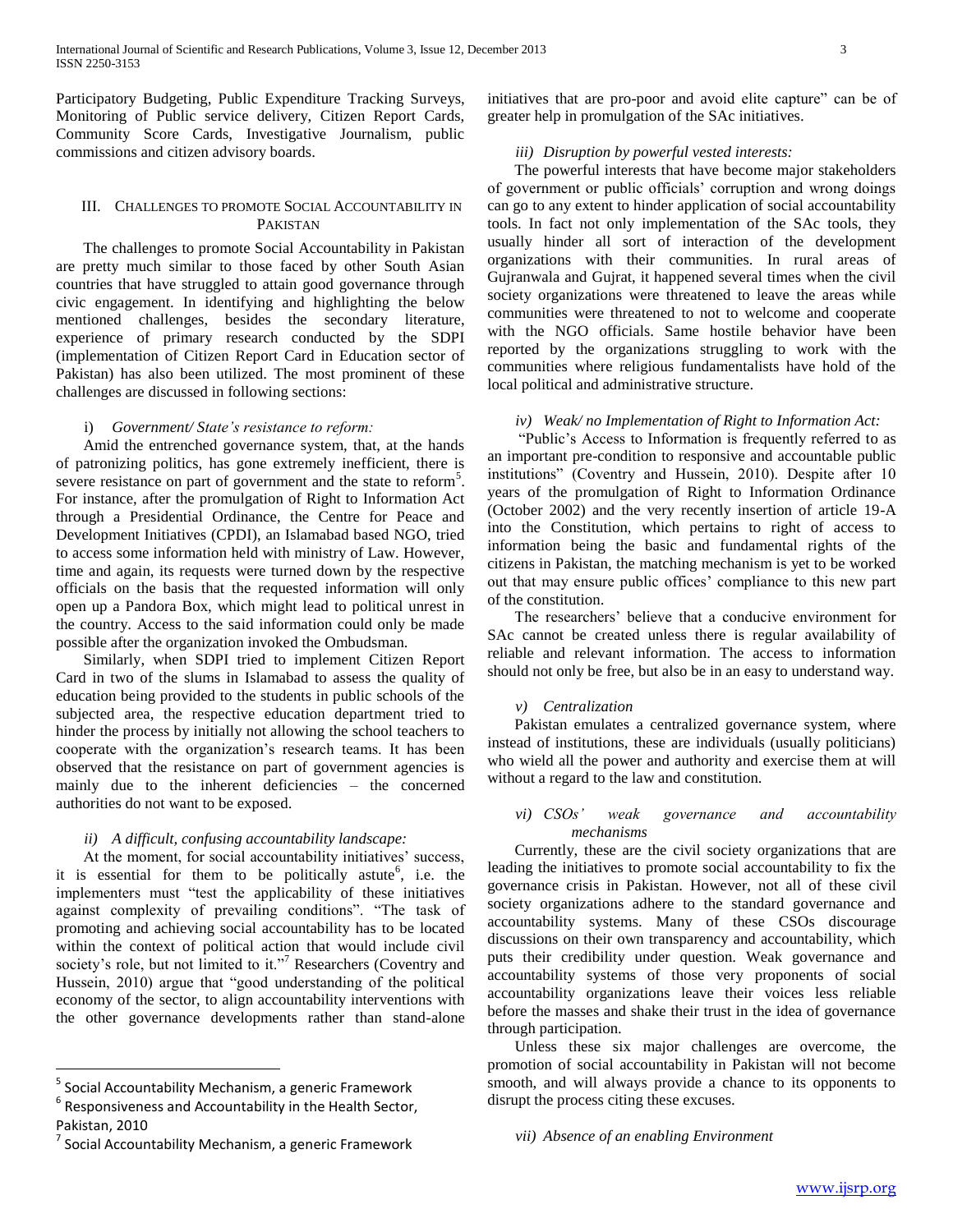The enabling environment for promotion of social accountability in Pakistan is missing. By enabling environment, we mean there is absence of matching legal and regulatory frameworks, policies, an accommodating political environment and an accessible, open and receptive government. Many of the successful SAc tools implementation exercises on part of civil society organizations could not yield the desired results as due to the legal and constitutional loopholes, despite expressing their discontent from the quality of public service delivery through community score cards and citizen report cards, the citizens could not actually hold the service providers/ public officials to account.

### *viii) Political and institutional capacity of the government and the civil society:*

 Amid the elite capture of the political system in Pakistan, the political and institutional capacity of the government to respond to the rights and entitlements, security and social justice needs of the masses has weakened. The researchers note that social accountability initiatives can be effective and sustainable only when they are institutionalized. And the state is obliged to cooperate in broader accountability projects and it facilitates and strengthens the civic engagement into the process. Also, the civil society lacks the capacities and capabilities to convince and realize the government for its constitutional obligation to be accountable to the masses.

# *ix) Absence of Performance Benchmarks*

 There is hardly any public service in Pakistan that is benchmarked. Thus, the researchers and social scientists implementing social accountability tools like Citizen Report Cards and Community Score Cards serve their firsts of initiatives to set the benchmarks which are latter on used for comparisons. Against these benchmarks, gradual improvement in the public services after citizens' engagement is measured over time.

#### x) *Lack of social Mobilization and effective media exposure:*

 Researchers believe that "citizens mobilization is vital to make local governance more inclusive and accountable" (Jha, c.et al 2009). Mobilizing the masses to account the public officials for quality public service delivery requires a lot of efforts in Pakistan. The practice here is that societies have rarely been taken on board for collective decisions, and their complaints have never been heard by the institutions unless endorsed by the local MNAs and MPAs. In such an environment, realizing the masses their power and expecting of them to stand to demand their constitutional right is not at all easy. It requires lots of social mobilization, activities that would educate them of their rights and entitlements and the state's responsibilities towards them. Media exposure can be of great help in this regard. In the SAc exercises implemented so far, CSOs have rarely used media to highlight their work. Had their work been properly highlighted, this could have served a long way in leveling the field for other similar exercises across the country and could have, somewhat, integrated the struggle for better governance through civic engagement. According to the researchers<sup>8</sup>, citizens' mobilizations comprise of two steps; firstly, to facilitate their access to information, and secondly, to build their capacity for accountability actions.

# IV. GAPS IN SOCIAL ACCOUNTABILITY EXERCISES IN PAKISTAN

 The World Bank (2006) observes strong evidences that depict correlation between a country's governance system and its development performance. The World Development Report (2000-2001) sees accountability as an essential component to empowerment of the marginalized and hence the poverty reduction. Citing examples of the countries where SAc has been implemented, Ahmed (Ahmed, R, 2008) notes, "unbundling of governance components such as rule of law, voice and accountability, corruption control and state capture have indicated that a greater focus on external accountability can lead to improve governance." Ahmed also notes that the SAc initiatives can only be fruitful when they are institutionalized and when besides vertical accountability, state's internal or horizontal accountability mechanisms are also strong and transparent. In context of these statements, when we analyze the social accountability exercises in Pakistan, we find following gaps that have hindered the SAc initiatives from attaining the desired success.

# i) *Required skills are missing*

 "Every SAc initiative must have a detailed training strategy for both the citizens and the concerned officials who have assigned roles in the programs"<sup>9</sup>. The biggest stakeholders of the Social Accountability process usually lack the skills and resources to conduct it at their own. As the researchers describe it, "Poor people are the greatest beneficiaries of effective social accountability initiatives as they are the most reliant on government services and least equipped to hold government officials accountable" (Malena, Foster and Singh, 2004)

# ii) *No donor support to build supply side capacity*

 The Social Accountability agenda in Pakistan, so far, has been supported by the donors, who have mainly focused on building capacities on demand side of the equations. For these initiatives to be effective, it is imperative for the donors to finance the initiatives that build supply side capacities (public officials, politicians, policy makers etc.) as well.

# iii) *Women's voice/role is usually neglected*

 While building communities' capacity to account the public officials for provision and quality of public service delivery, disadvantaged groups, especially women's role and their voices are neglected by the CSOs. Being equally valuable stakeholders, their say and voice should also be considered equally important by the CSOs soliciting communities' responses.

# iv) *No focus on reforms*

 $\overline{a}$ 

 The SAc initiatives so far have had a case to case or sector to sector focus, not many of them struggled to sensitize the policy makers for reforms in the desired direction.

 $\overline{a}$ 

<sup>&</sup>lt;sup>8</sup> Social Accountability Mechanisms, a generic framework

<sup>&</sup>lt;sup>9</sup> Social Accountability Me chanisms, a generic framework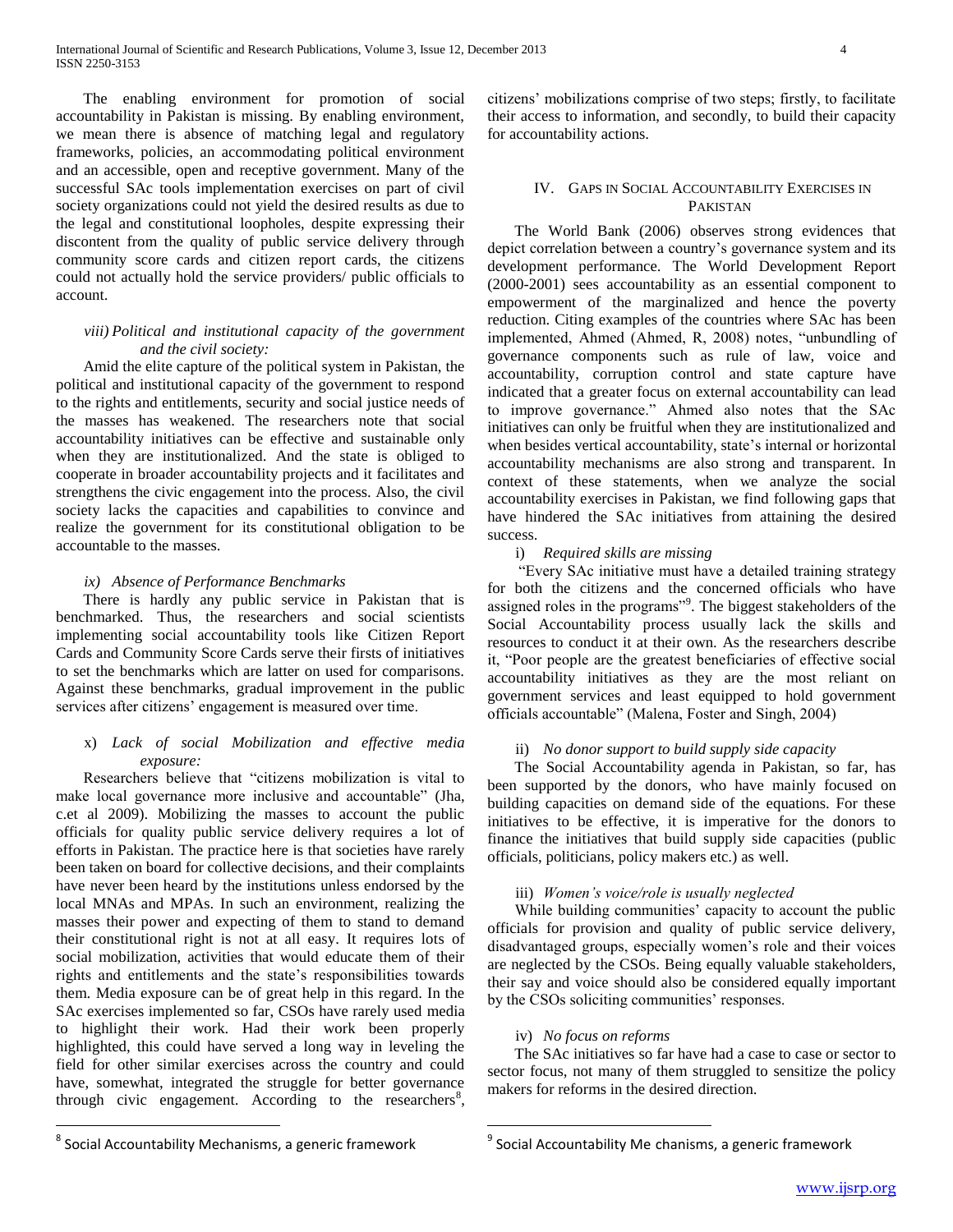# V. RENEWED URGENCY FOR SOCIAL ACCOUNTABILITY IN PAKISTAN

 Pakistan is presently suffering from a number of political and social issues for which Social Accountability holds a desired solution. For instance, amid bad governance and poor security provision, Province Balochistan is suffering from abductions for ransom, killings, absence of or poor public service delivery deteriorated law and order situation and other issues of grave nature. According to the constitution, both the federal and provincial governments are bound to provide complete security and protection to the local communities, but in reality, it is only giving excuses for its failures. Recently, the Supreme Court of Pakistan has taken suo moto notice in which it has demanded of the provincial government to step down if it cannot deliver on its responsibilities as laid down in the constitution. The social infrastructure in the province has almost collapsed, and only promoting and exercising social accountability can salvage it from further deterioration.

 Mala Yousafzai's incident also marks urgency for the Social Accountability. The young girl who was targeted by the Taliban only used to exercise her right of expression through which she exhibited her love for education. Also, she condemned the violence at the hands of militants who blew up many schools in the area and threatened the girls and teachers from going to school. In this case too, the state failed to protect someone who exercised her right to express. The rise of social accountability can compel the government to ensure enough protection to the locals in the area so that this right be exercised without any fear or oppression.

 In other issues of similar nature, both in Balochistan and the Khyberpakhtunkhwa, the border security forces, in the name of targeting militants and insurgents, are reportedly committing tyrannies on the local people. If the people are made aware of their right to account the public officials, they can stand to overcome such oppressions.

# VI. OPPORTUNITIES FOR SOCIAL ACCOUNTABILITY PROMOTION IN PAKISTAN

 By opportunities here we mean the complementing factors already present or have developed in Pakistan's social and political arena that, if exploited well, can be of great help in promotion of Social Accountability in the country. Among others, these opportunities include:

#### *i) Revival of a responsible judiciary*

 Apex judiciary, in the past few years, has emerged as protector of rights of the masses. Through exercising the right to take suo-moto notices, it has heard a number of issues where rights of the common people were compromised at the hands of public officials. It has taken notices of a number of corruption scandals highlighted by the media and ordered independent commissions to probe into them, have taken suo-moto notices of the incidents of missing persons in Balochistan and their reported killings at the hands of law and order agencies, and have heard cases against the public services providers where relief has been given to the common people. The judiciary's active and pro-poor and pro-people role has also added to the confidence of common people into it. They now frequently resort to it without any hesitation whenever they feel government institutions are not being fair to them. Amid these acts, the judiciary is becoming a partner to the civil society in ensuring demand side accountability.

# *ii) Vibrant Media*

 Present day Pakistan has a very vibrant media that thrives on aspirations of the common masses. It is developing social consciousness and actions that are essential to develop and promote social accountability. On a daily basis, it highlights the plight of people suffering at the hands of officials at public and private institutions. It also follows up with its stories unless notice is taken and the specific issues are resolved. While implementing the SAc tools, organizations like SDPI, CPDI, and Shehri Organization took media, both print and electronic, on board and shred with them their findings. Resultantly, the issues highlighted by them were not only given due space and highlight, but renowned writers picked them up further advocacy work. If systematically engaged, media can prove to be a catalyst in promotion of Social Accountability in Pakistan.

#### *iii) Politically aware and charged masses*

 Amid greater exposure to media, the masses in Pakistan are far more politically aware and charged to struggle for their rights. If educated and properly mobilized, they can readily own and stand behind the initiatives that ensure civic engagement in public decision making process.

## *iv) Strengthened civil society*

 Civil society in Pakistan has recently witnessed great success. Lately, it has fought with and ousted a dictatorial regime, despite severe opposition from the government, it has got the judiciary restored, and has got important bills passed on women rights. Banking on media freedom, civil society has greatly added strength to its voice. If civil society is sensitized to collectively take up the idea, it can be of great help for promotion of social accountability in the country.

#### *v) Receptive political parties:*

 Amid free media and a vibrant and vocal civil society, political parties in Pakistan have experienced a great evolution. Now they are open and more receptive to new ideas. Marking their presence on social media as well to have a direct contact with the society, they now act faster on public demands. Taking advantage of such a situation, the civil society and media can convince them to include promotion of civic engagement in public decision making process into their political manifestos for the upcoming elections.

### VII. WAY FORWARD/ RECOMMENDATIONS FOR SUCCESS OF SOCIAL ACCOUNTABILITY IN PAKISTAN

 Social Accountability has started to emerge in Pakistan. The World Bank (2005) observes that "the emergence of social accountability has shown that society is powerful, and it has great potential to hold the government(s) accountable." It has great support from the civil society and the (vulnerable) segments it has benefited so far. Whenever practiced "social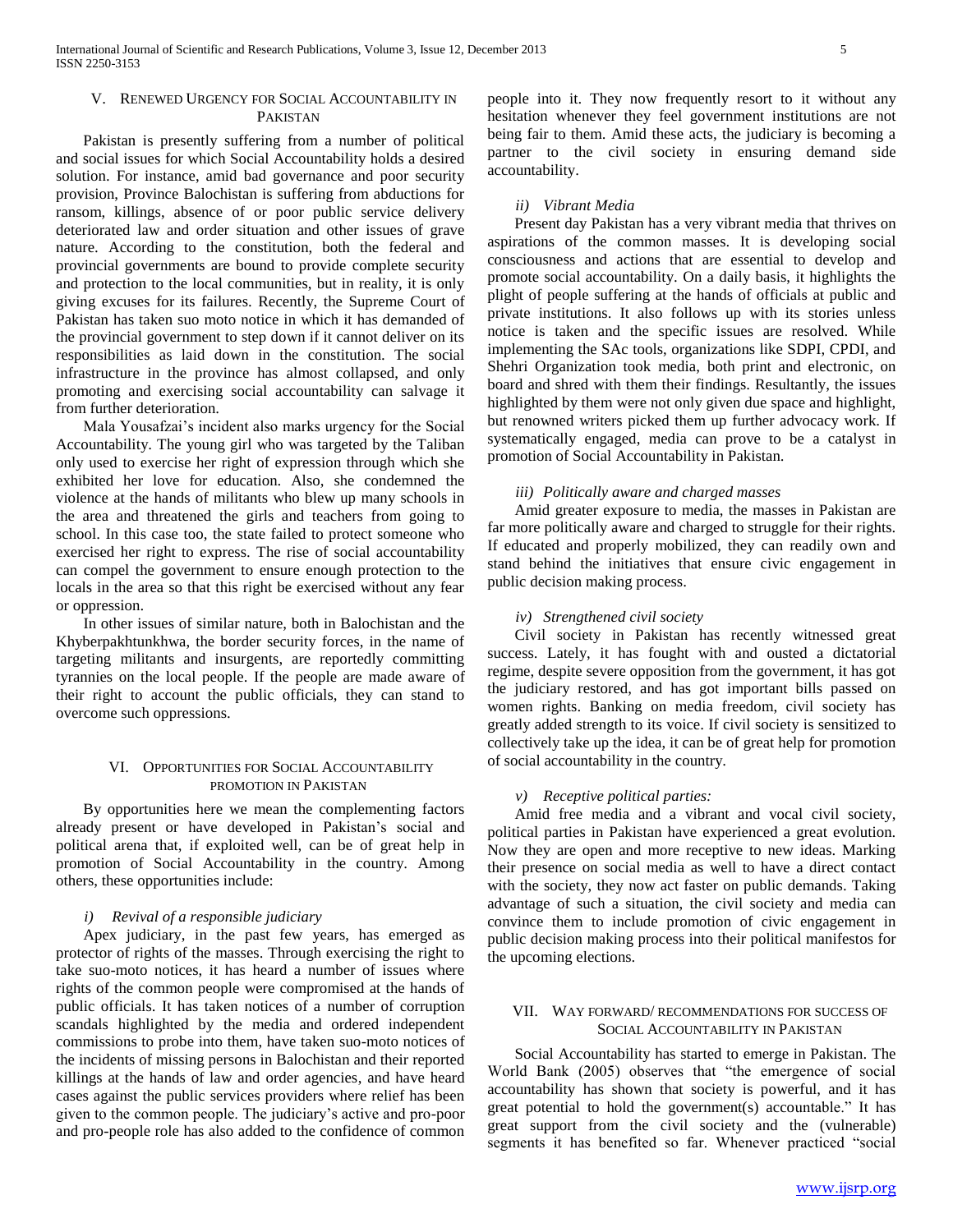accountability provides a platform for the citizens and groups previously excluded from the political process, to engage in the governance process."<sup>10</sup> While the society in Pakistan is realizing the virtues of accounting public officials through civic engagement, following recommendations may be of help in pacing up this process:

- i. Public's access to regular, reliable and relevant information be ensured – for example Chief Minister of Punjab's initiative where senior bureaucrats are bound to devote half of their working hours daily to directly listen to the complaints by the people.
- ii. Legal and regulatory environment be strengthened for freedom and pluralism in access to information
- iii. Communication mechanism with the vulnerable groups – women, minorities, ultra poor, be strengthened – like in case of PEMRA, it has established a 24/7 hotline where complaints from the citizens can lodged if they notice any unethical content on the media. In the similar way, hotlines can be established by other service providers e.g. NEPRA, PTCL, WASSA etc.
- iv. Besides leading demand-led initiatives, donors should also focus on building capacity on supply side of the equation – political and institutional capacity of the government be worked upon, and there must be a synergy between the two.
- v. There must be a good understanding of 'political economy' among the SAc initiative leaders so that accountability interventions can be aligned with other governance developments
- vi. Communities' role be strengthened through overcoming the 'centralization' of power and authority
- vii. Services provided by the state should be benchmarked
- viii. Social Accountability mechanisms should be integrated within state's project and schemes at all three – planning and design, implementation and monitoring and evaluation, phases
- ix. Evidence base should be built through documentation of SAc experiences and their impact evaluations in Pakistan
- x. Besides building technical skills, donors' and implementers should also focus on building political skills of the targeted communities
- xi. The mechanism to engage with the communities and societies be diversified – i.e. the donors and implementers must come out of their comfort zones to work with non-traditional civil society groups such as trade unions, social movements including those of lawyers, and religious organizations
- xii. Social Accountability initiatives usually address entrenched values of a society, thus, they must be given greater time to work with a flexible support from the donors.

 $\overline{a}$ 

#### **REFERENCES**

- [1] Ahmed, R., 2008, Governance, Social Accountability and the Civil Society, JOAAG, Vol. 3, No.1. Available at JOAAG, Vol. 3, No.1. Available at (http://www.sasanet.org/documents/Resources/Governance,%20Social%20 Accountability%20and%20Civil%20Society\_Ahmad.pdf)
- [2] Jagandananda and Brown, L.D., 2005, 'Civil Society Legitimacy and Accountability: Issues and Challenges', Paper prepared on civil society Legitimacy and Accountability of CIVICUS, and the Hauser Centre.
- [3] Cheema, A., 2007. Governance Impediments to pro-poor Change in Pakistan, Report for Asian Development Bank (ADB). Available at (http://www.researchcollective.org/Documents/Governance\_Impediments\_t o-Pro\_Poor\_Change\_in\_Pakistan.pdf)
- [4] Coventry, C. and Hussein, M., 2010, 'Responsiveness and Accountability in the Health Sector in Pakistan: A Literature Review'.
- [5] DFID, July 2006, 'Eliminating World Poverty: Making Governance work for the poor', Government White Paper, London.
- [6] Fung, A. and Wright E.O., 2001, Deepening Democracy: Innovations in Empowered Participatory Governance, Politics and Society, Vol. 29, No.1. Available at (http://www.archonfung.com/papers/FungDeepDemocPS.pdf)
- [7] Graham, J.et al., 2003, Principles for Good Governance in the 21st century, Policy Brief No. 15, Institute on Governance, Ottawa. Available at (http://iog.ca/sites/iog/files/policybrief15\_0.pdf)
- [8] Hussain, A. and Hussain, S, 2009, Poverty, Power and Local Government in Pakistan, SAGE Publications, New Delhi. Available at (http://www.akmalhussain.net/Publish%20Work/data/Poverty,%20Power% 20and%20Local%20Goverment%20in%20Pakistan\_27-10-08.pdf)
- [9] Inbanathan, A., 2000, Power, Patronage and Accountability in the Panchayat of Karnataka, Institute for Social and Economic Change, 2000. Available at the state of the state at the state at the state at the state at the state at the state at the state at the state at the state at the state at the state at the state at the state at the state at the state at t (http://203.200.22.249:8080/jspui/bitstream/123456789/1829/1/Power\_patr onage\_and\_accountability.pdf)
- [10] Jha, C., et al., 2009, 'Citizen Mobilization in Nepal: Building on Nepal's tradition of social mobilization to make local governance more inclusive and Accountable', Report prepared for DFID, World Bank and SDC.
- [11] Lloyd, R., 2005, The role of NGO Self-Regulation in Increasing stakeholder Accountability, One World Trust. Available at (http://www.unngls.org/orf/cso/cso9/Self-Regulation.pdf)
- [12] Ma, J., The Rise of Social Accountability in China, The Australian Journal of Public Administration, Vol. 71, No. 2, PP. 111-121.
- [13] Malena, C., et al., 2004, Social Accountability: An Introduction to the concept and Emerging Practice, Social Development Papers, Participation and Civic Engagement
- [14] Organization for Economic Cooperation and Development (OECD), 1995, Report on Participatory Development and Good Governance, OECD. Available at a state of the state at a state at a state at a state at a state at a state at a state at a state  $\alpha$ (http://www.oecd.org/dac/governanceanddevelopment/31857685.pdf)
- [15] Peruzzoti, E and Smulovitz, C, 2006, Social Accountability: An introduction, University of Pittsburgh Press
- [16] Government of Pakistan (GoP) 2010, GoP report on Responsiveness and Accountability in the Health Sector, Pakistan. Available at (http://www.trfpakistan.org/LinkClick.aspx?fileticket=aes-9hM\_HTg%3D&tabid=2404)
- [17] Shahidullah, K, 2006, Rural Development: The case study of District Government in Northern Pakistan, Gomal University, Dera Ismail Khan
- [18] South Asia Partnership Pakistan (SAP-PK), 2010, Report on Strengthening democratic governance in Pakistan – SDGP Program
- [19] National Institute of Administrative Research, Mussoorie, Research Report, Social Accountability Mechanism: A generic Framework, a guide for consideration in policy design. Available at (http://darpg.nic.in/darpgwebsite\_cms/Document/file/Social\_Accountability .pdf)
- [20] World Bank Institute (WBI), 2007, Report on Empowering the Marginalized: Case studies of Social Accountability Initiatives in Asia. Available at the state of the state at the state at the state at a state at a state at a state at a state at a (http://siteresources.worldbank.org/EXTSOCACCDEMSIDEGOV/Resourc es/EmpoweringTheMarginalizedFinalVersion.pdf?resourceurlname=Empo weringTheMarginalizedFinalVersion.pdf)
- [21] World Bank, 2000-2001, 'World Development Report: Attacking Poverty', Washington

 $^{10}$  Ma Jun, The Rise of Social Accountability in China, Sun Yat-sen University